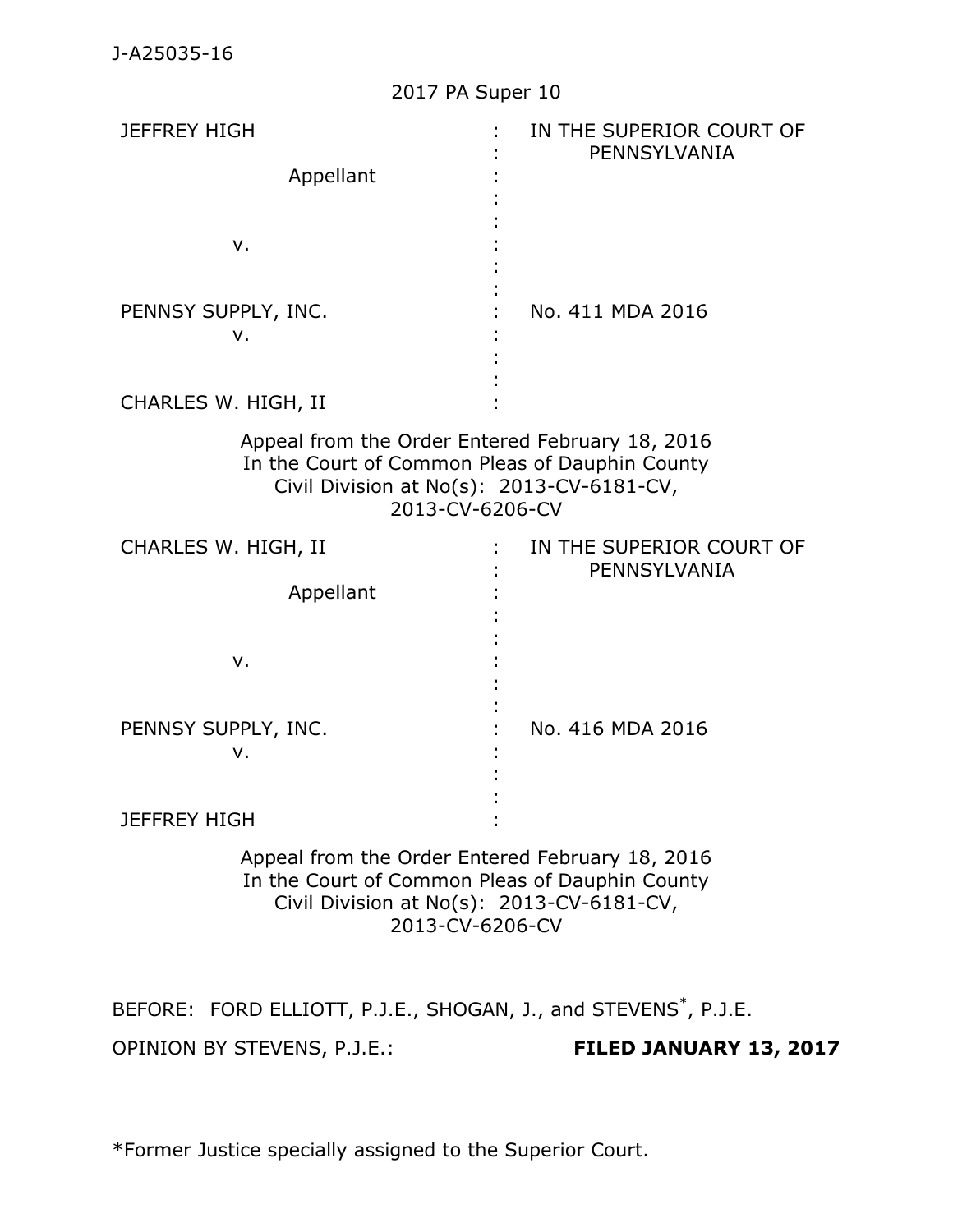Appellants Jeffrey and Charles High (collectively "the High brothers") appeal from the order entered by the Court of Common Pleas of Dauphin County granting Appellee Pennsy Supply Inc.'s Motion for Summary Judgment. The High brothers claim that the trial court erred in refusing to allow a jury to decide as factfinder whether wet concrete is a defective product unreasonably dangerous to the consumer pursuant to the standards set forth in *Tincher v. Omega Flex*, 628 Pa. 296, 104 A.3d 328 (2014).<sup>1</sup> After careful review, we reverse and remand for further proceedings.

The underlying lawsuit arose from injuries the High brothers sustained in an incident that occurred on November 9, 2012. Jeffrey High had ordered the delivery of four cubic yards of concrete from Pennsy Supply to create a floor in a three-foot high crawlspace in the basement of his residence. Mike Holley, a Pennsy Supply supervisor, had advised Jeffrey to purchase flowable fill concrete, which is characterized as self-leveling. Given the tight space in which the floor would be poured, the men agreed that flowable fill concrete would work better than regular concrete in this case as it would involve less work to create a level floor in the tight space. After this conversation, Jeffrey believed he had ordered flowable fill concrete.

\_\_\_\_\_\_\_\_\_\_\_\_\_\_\_\_\_\_\_\_\_\_\_\_\_\_\_\_\_\_\_\_\_\_\_\_\_\_\_\_\_\_\_\_

 $1$  The author of this opinion was a member of the Pennsylvania Supreme Court that decided the *Tincher* case and has now been specially assigned to the Superior Court. We note that the parties seek to apply the principles set forth in *Tincher* to a particular set of facts and do not in any way question the validity of the *Tincher* decision.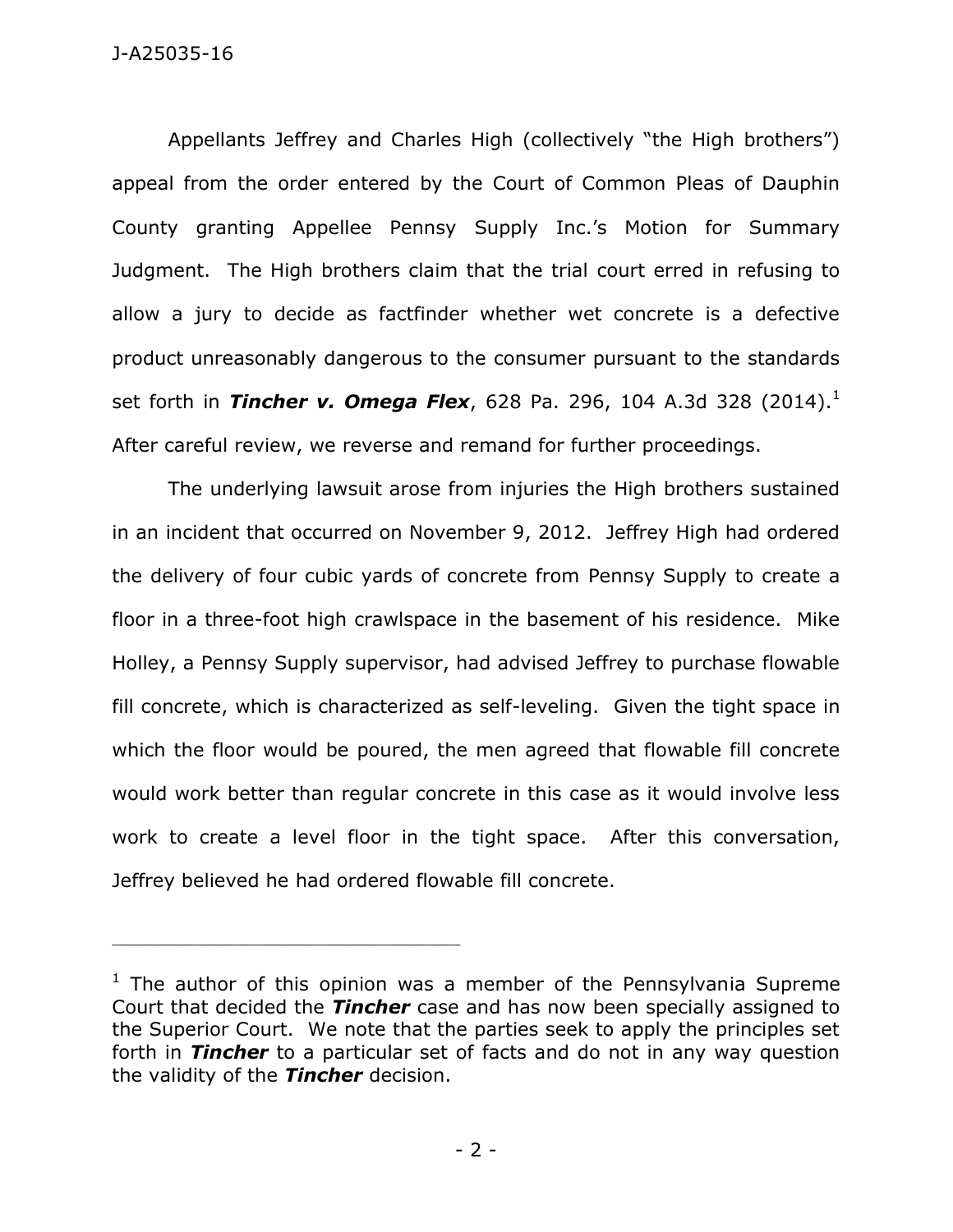On the day of the scheduled delivery, Jeffrey arranged for his brother, Charles High, to assist him as the concrete floor was poured. When the concrete truck arrived, the driver for Pennsy Supply presented Jeffrey with a delivery ticket that contained the following warning:

### **WARNING: IRRITATING TO SKIN AND EYES.**

**Contains Portland Cement. Avoid contact with eyes and prolonged contact with skin. Wear rubber boots and gloves. In case of contact with skin or eyes, flush thoroughly with water. If irritation persists, get medical attention. Keep children away.** 

Pennsy Supply Delivery Ticket, 11/9/12. Jeffrey placed his signature below this warning and also signed the bottom of the ticket to authorize the charges for the concrete delivery. Charles did not see the warning on the delivery ticket but admitted he was aware of similar warnings about possible skin irritation from his prior use of bagged concrete. In those instances, Charles recalled his skin coming into direct contact with concrete; however, this exposure only caused Charles's skin to be a "little dry" and did not cause any burns or noticeable injury. Deposition of Charles High (Charles High Dep.), 47:18–48:1, January 14, 2015.

In preparation for the delivery, Jeffrey did not wear gloves or rubber boots as he believed the concrete's self-leveling property would minimize the need to have direct contact with the concrete. Charles wore work gloves, several layers of clothes, and leather shoes with plastic bags on top. Charles indicated he wore the bags on his shoes so that his pants and shoes would be easier to clean after the task was completed.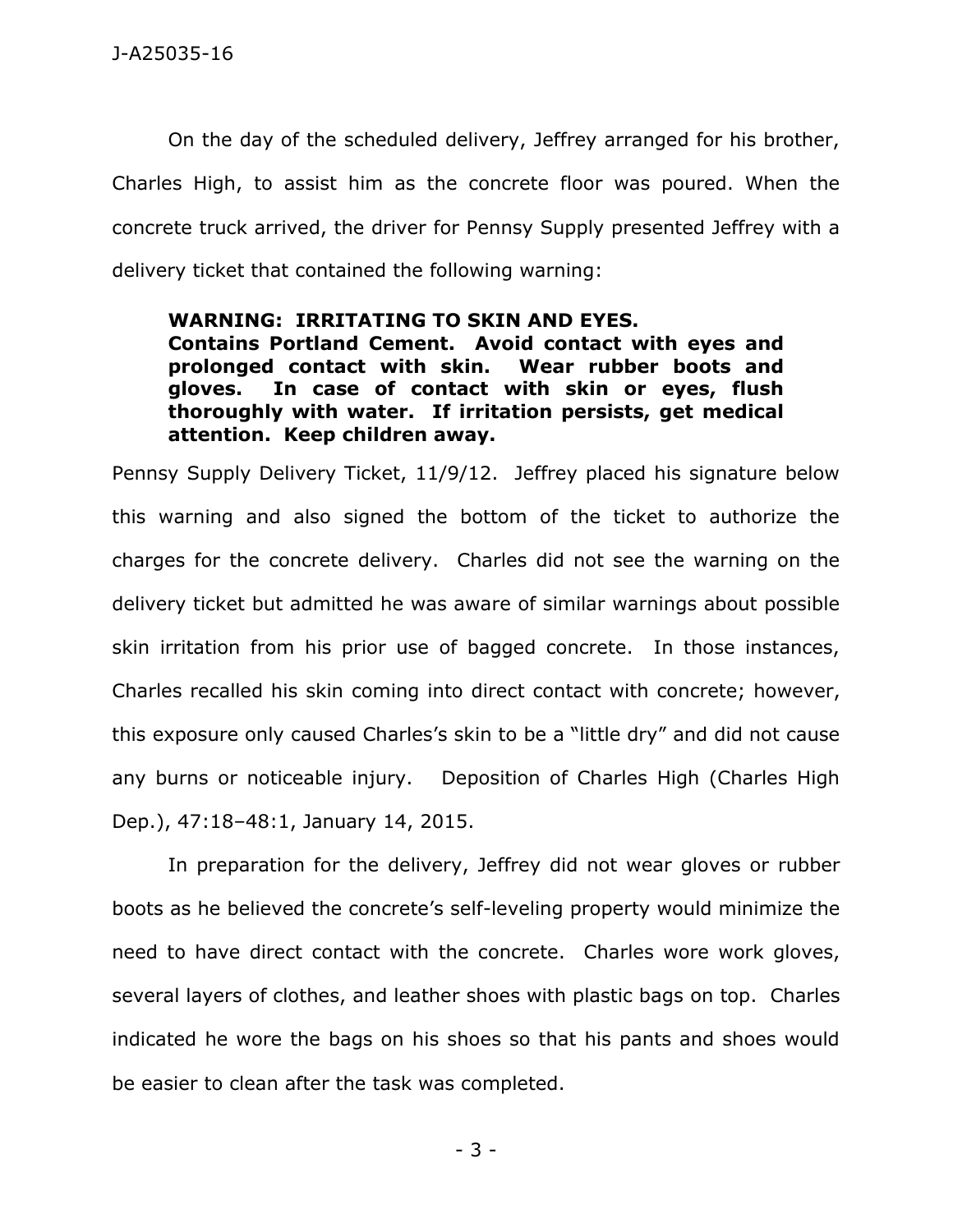After the first section of concrete was poured from the delivery truck, the High brothers noticed that the concrete surface was wavy, but they assumed that it took time to level. After the men observed that the second poured section of concrete also was not level, Jeffrey questioned the delivery driver, David Smith, about the set and dry time of the concrete. In talking with Smith, Jeffrey realized that the truck was carrying regular concrete, not flowable fill concrete. Nevertheless, at that point, Jeffrey felt he had no choice but to accept the remaining concrete and try to level it with tools he had available. The men admitted to using rakes, boards, and their forearms to smooth the concrete, kneeling in the concrete at times in the confined space. After the High brothers worked in the crawlspace for approximately ninety minutes, their clothes became saturated with wet concrete.

On a break, when Jeffrey washed his hands with a hose and wiped his hands, he observed his skin peel off. At this discovery, the men stopped the concrete work. Charles went into the shower to get the concrete from his body and realized the skin on his legs was turning black. The brothers did not seek medical treatment immediately. Charles attempted to treat his injuries by soaking in a tub with water, vinegar, and sea salt as directed by Jeffrey, who found this suggestion on the internet.

Both brothers were subsequently taken by ambulance for medical care and admitted at Lehigh Valley Medical Center for inpatient treatment as they had sustained both second and third degree chemical burns, which required surgery for the excision of the third degree burns with allograft placement.

- 4 -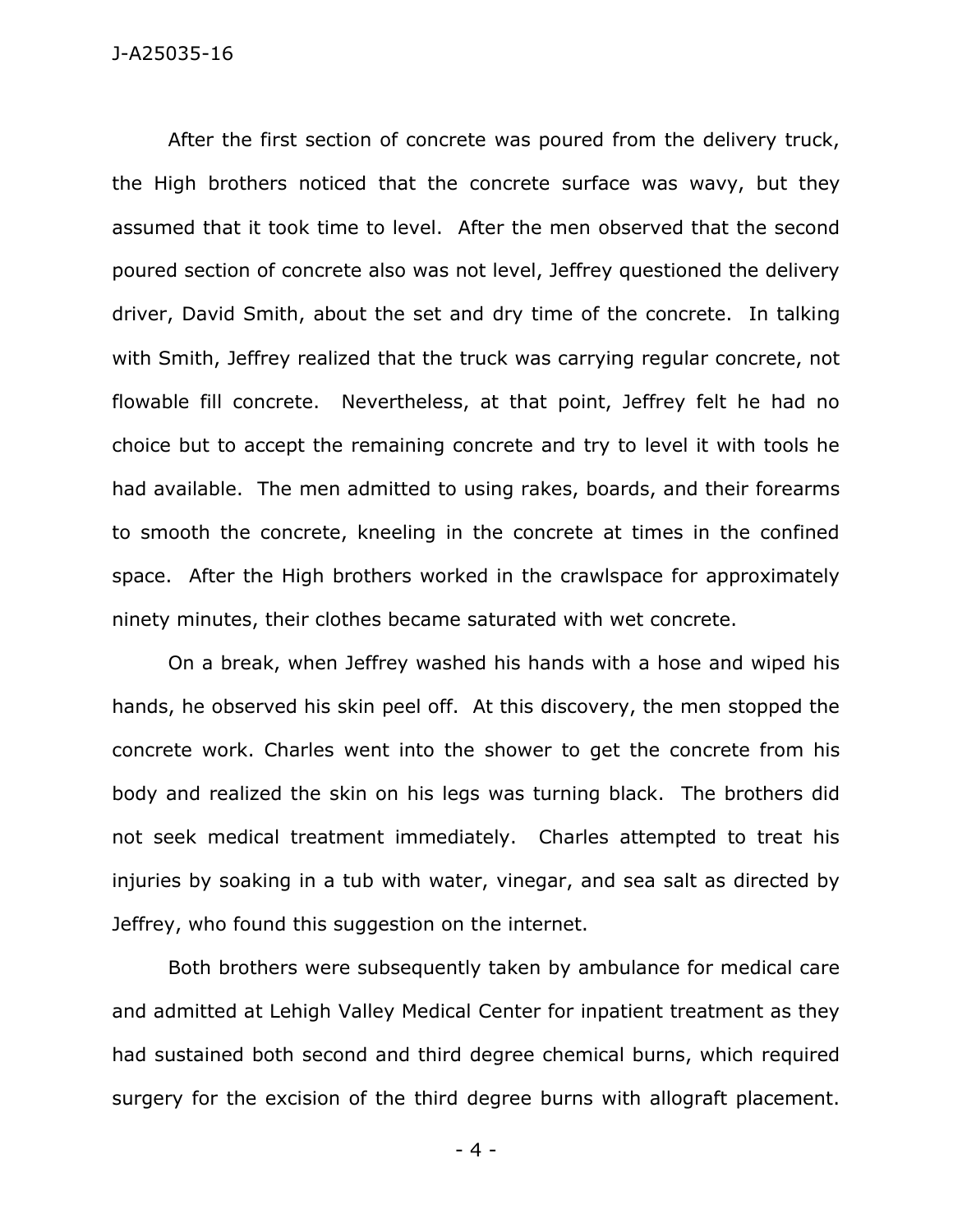Charles and Jeffrey respectively allege that they sustained burns to approximately 15.0% and 10.77% of their total body surface area. Charles's medical records indicate that his attempt to treat his injuries with a bath mixed with vinegar and sea salt caused an exothermic reaction that worsened his symptoms.

On July 17, 2013, the High brothers filed separate strict products liability actions claiming the concrete Pennsy Supply had sold Jeffrey High was a product in a defective condition unreasonably dangerous to consumers. Specifically, the High brothers alleged that the concrete delivered by Pennsy Supply had a pH of 12.4 and noted that "alkalis with a pH greater than 11.5 produce severe tissue injury [chemical burns] through liquefaction necrosis." Jeffrey High Compl. at ¶ 6, 8; Charles High Compl. at ¶ 6, 8. On September 17, 2013, Pennsy Supply filed an answer containing new matter, alleging, *inter alia,* that the High brothers were aware of the dangers of concrete, did not adhere to the warnings on the delivery ticket, and caused their injuries by their misuse or abuse of the product. Pennsy Supply also alleged it was not liable to Charles High as he was a sophisticated user of concrete. On September 27, 2013, the High brothers filed replies to Pennsy Supply's new matter. On October 15, 2013, Pennsy Supply filed a complaint joining Charles High as a defendant, alleging that Charles was a sophisticated user of concrete and was negligent in failing to take adequate precautions and in encouraging careless use of the concrete by Jeffrey High. On June 16, 2014, the trial court consolidated the actions.

- 5 -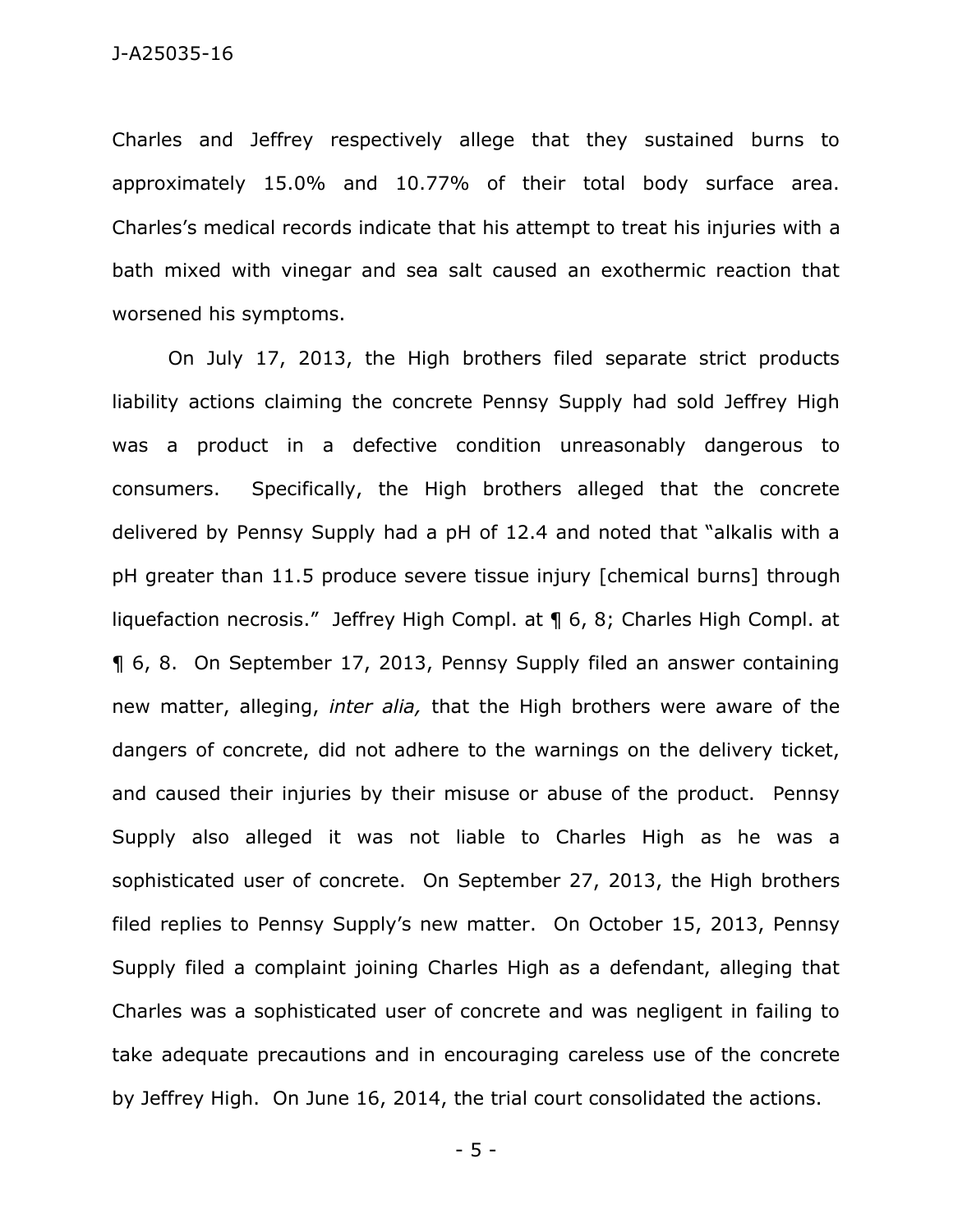#### J-A25035-16

On June 30, 2015, Pennsy Supply filed a motion for summary judgment, claiming the High brothers could not prove the concrete was in a defective condition unreasonably dangerous to the intended user. Specifically, Pennsy Supply asserted that the High brothers did not present expert reports showing that there was any defect in the concrete, anything unusual about this particular batch of concrete, any manufacturing defect, or any indication that Pennsy Supply's warnings were inadequate. Rather, Pennsy Supply suggested that the high pH of concrete is an inherent property that is necessary for the product to perform as expected.

Both brothers filed similar responses, asserting the concrete was in a defective condition unreasonably dangerous to the intended user as the danger created by the concrete's high pH was unknowable and unacceptable to the average consumer. While Jeffrey High acknowledged Pennsy Supply's delivery ticket contained a warning, he suggested the given statement was inadequate as it only warned of mere skin irritation and did not inform the user of the possibility of sustaining third-degree chemical burns. Jeffrey also claimed he had no reason to believe he should wear protective clothing, as a Pennsy Supply representative had assured him he would not have much exposure to self-leveling concrete. Jeffrey argued that the men were forced to work with the concrete in the confined crawlspace after discovering the product was not self-leveling. Similarly, Charles High claimed he was unaware of the danger of the concrete's high pH as he was not provided with any warning by Pennsy Supply. Charles sustained third degree burns from

- 6 -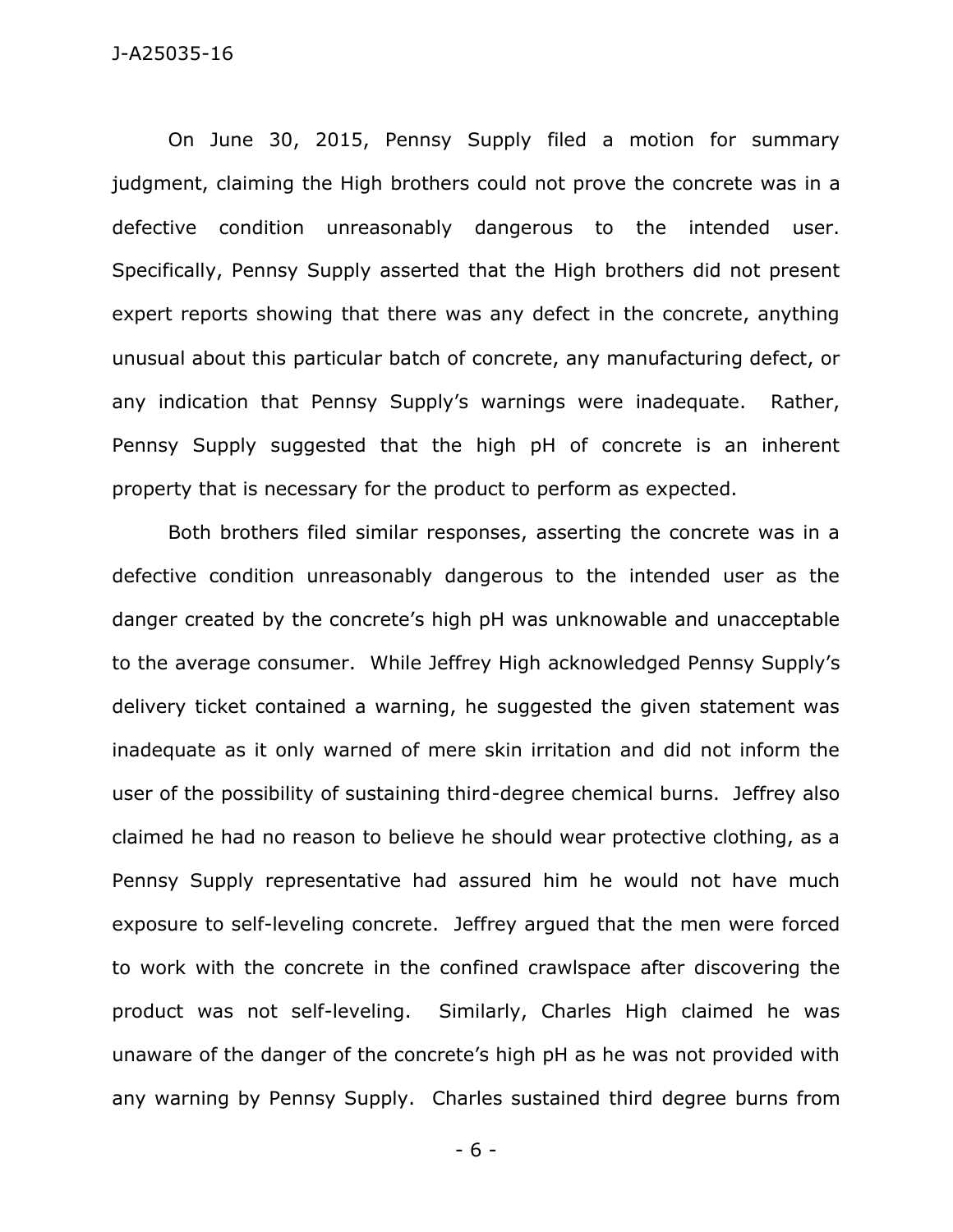his exposure to the concrete despite wearing gloves, several layers of clothing, and plastic bags over his leather shoes.

Thereafter, the trial court entered an order granting summary judgment to Pennsy Supply, after concluding the High Brothers could not prove that wet concrete is in a defective condition unreasonably dangerous to consumers. On March 11, 2016, the High Brothers filed this appeal.

Appellant Jeffrey High raises the following question for review:

Whether the lower court committed an error of law when it determined as a matter of law that [Appellant] Jeffrey High cannot prevail on a claim for defective product under the Consumer Expectations Standard when he relied on [Pennsy Supply] to supply self-leveling concrete, [Appellant Jeffrey High] was not a professional contractor, and neither [Pennsy Supply], its written warning, or its agents ever notified [Appellant Jeffrey High] of a risk of chemical burns?

Brief for Jeffrey High, at 5.

Appellant Charles High phrases a similar challenge in terms of the

following issues:

- A. Whether the lower court committed an error of law because it did not properly apply *Tincher v. Omega Flex*, 104 A.3d 328 (Pa. 2014).
- B. Whether the lower court made findings of fact that should have been reserved for the jury.
- C. Whether the lower court failed to properly apply the Consumer Expectations test from *Tincher* when it determined as a matter of law that the concrete at issue was not a defective product.
- D. Whether the lower court committed an error of law when it determined as a matter of law that the concrete at issue was not a defective product.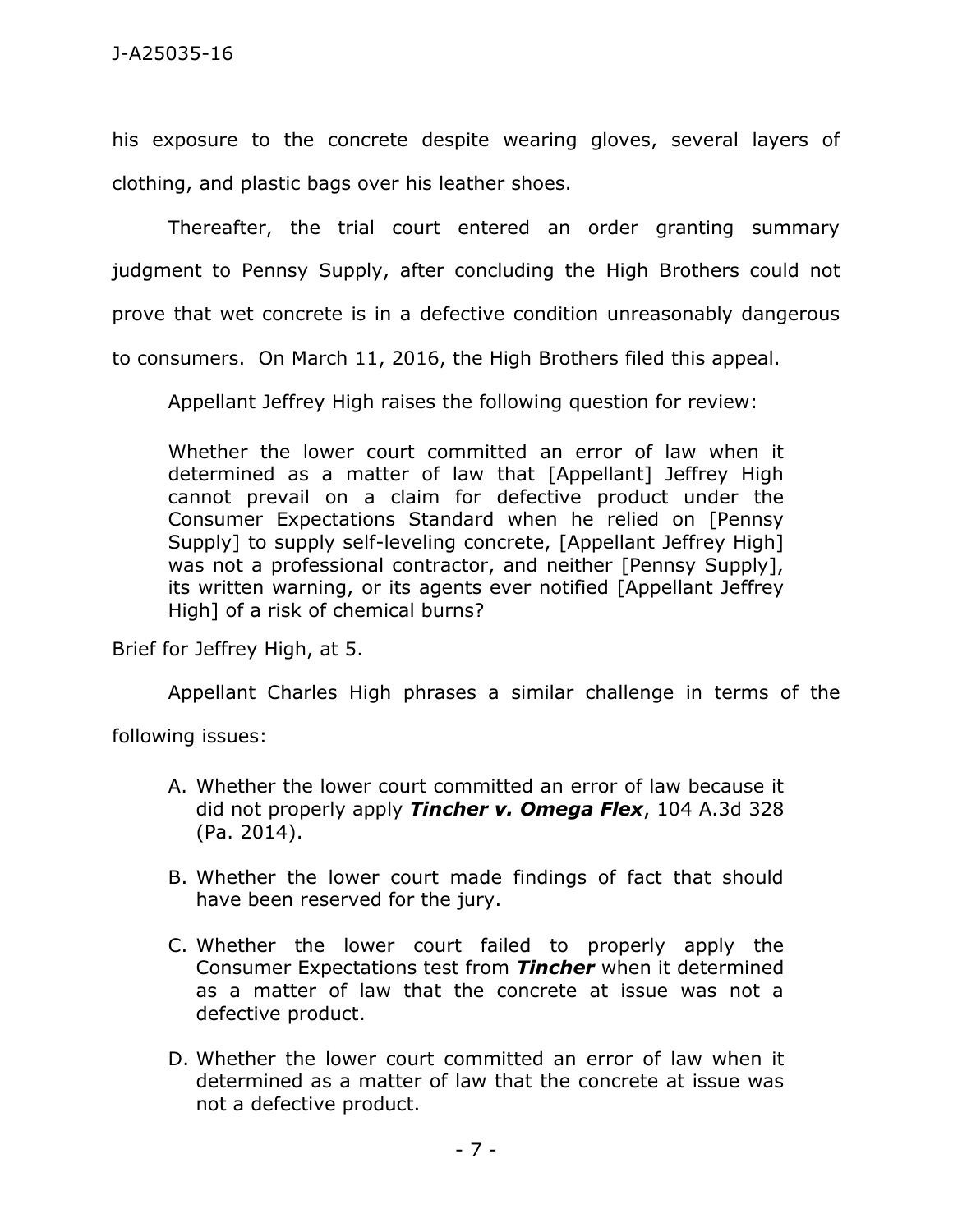- E. Whether the lower court committed an error of law when it applied and/or relied upon cases from out-of-state jurisdictions as it analyzed the Consumer Expectations test and its applicability to the facts of this case.
- F. Whether the lower court's decision is against public policy.

Brief for Charles High, at 5.

In reviewing a trial court's decision to grant summary judgment, our

standard review is as follows:

As has been oft declared by this Court, summary judgment is appropriate only in those cases where the record clearly demonstrates that there is no genuine issue of material fact and that the moving party is entitled to judgment as a matter of law. When considering a motion for summary judgment, the trial court must take all facts of record and reasonable inferences therefrom in a light most favorable to the non-moving party. In so doing, the trial court must resolve all doubts as to the existence of a genuine issue of material fact against the moving party, and, thus, may only grant summary judgment where the right to such judgment is clear and free from all doubt.

On appellate review, then, an appellate court may reverse a grant of summary judgment if there has been an error of law or an abuse of discretion. But the issue as to whether there are no genuine issues as to any material fact presents a question of law, and therefore, on that question our standard of review is *de novo.* This means we need not defer to the determinations made by the lower tribunals. To the extent that this Court must resolve a question of law, we shall review the grant of summary judgment in the context of the entire record.

*Allen-Myland, Inc. v. Garmin Int'l, Inc.*, 140 A.3d 677, 682 (Pa.Super.

2016) (quoting *Summers v. Certainteed Corp.,* 606 Pa. 294, 307, 997

A.2d 1152, 1159 (2010) (internal citations and quotation marks omitted)).

Our courts have provided that plaintiffs seeking relief under a strict product liability cause of action must prove that "the product was defective,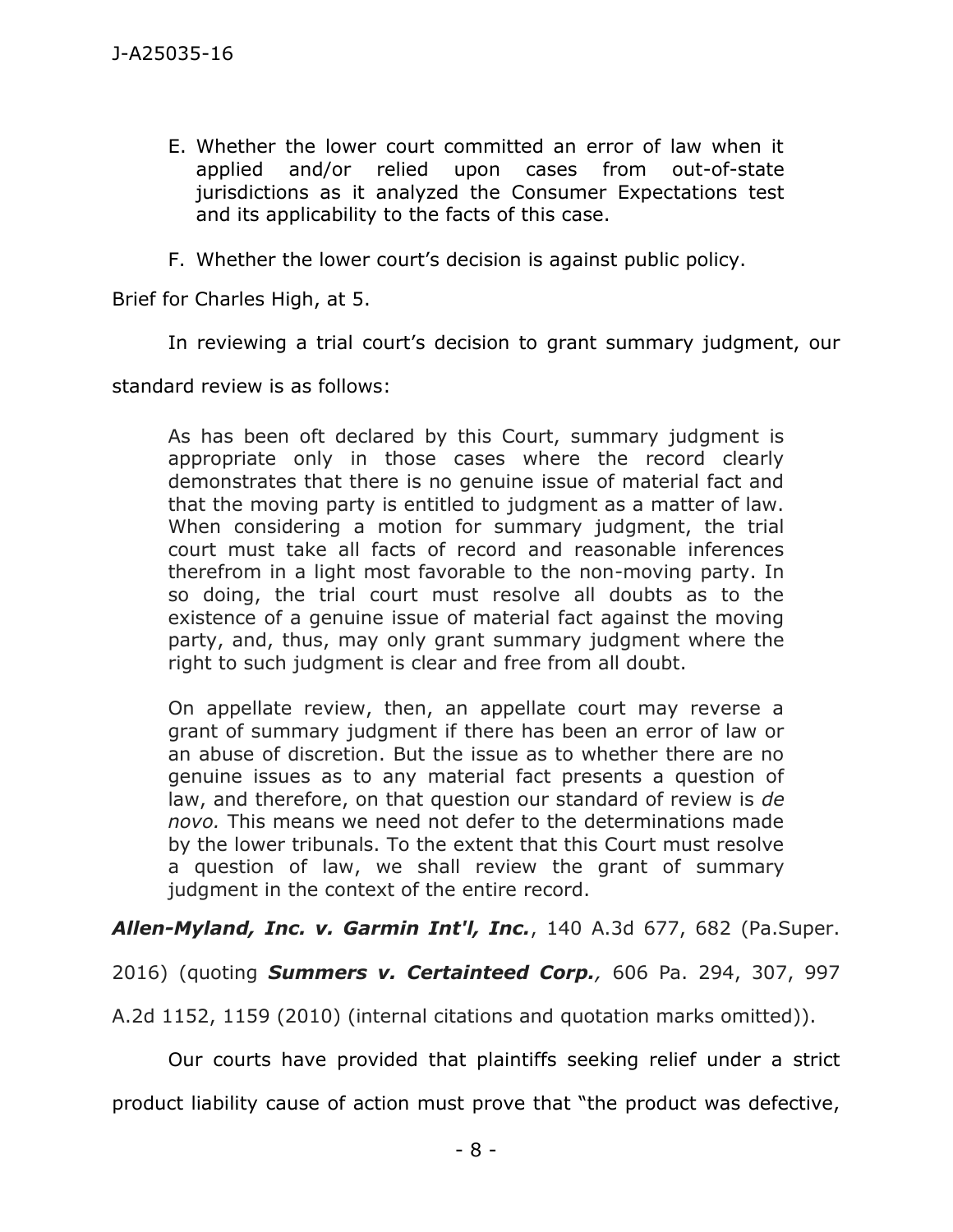the defect existed when it left the defendant's hands, and the defect caused the harm." *Barton v. Lowe's Home Centers, Inc.*, 124 A.3d 349, 354–55 (Pa.Super. 2015). A product may be found to be defective based on proof of any one of three conditions: a manufacturing defect in the product itself, a defect in the product's design, or a failure of the manufacturer to warn of the product's danger or to instruct on the proper use of the product. *Weiner v. Am. Honda Motor Co.*, 718 A.2d 305, 307 (Pa.Super. 1998).

As an initial matter, we note that much of the confusion in this case appears to come from the fact that the High brothers never expressly identified the specific theory of strict liability they wish to pursue. At first glance, the High brothers appear to raise a design defect claim by contending the trial court erred in refusing to follow the dictates of *Tincher,*  which involved a design defect claim. *Tincher,* 628 Pa. at 390, 104 A.3d at 384, n.21 (clarifying that the decision is "limited to the context of a 'design defect' claim by the facts of this matter, albeit the foundational principles upon which we touch may ultimately have broader implications by analogy").

However, while the High brothers have suggested that they are raising a design defect claim, the High brothers' argument is centered on their assertion that the concrete was defective because Pennsy Supply failed to warn them of the concrete's potential to cause third degree burns.<sup>2</sup> The

\_\_\_\_\_\_\_\_\_\_\_\_\_\_\_\_\_\_\_\_\_\_\_\_\_\_\_\_\_\_\_\_\_\_\_\_\_\_\_\_\_\_\_\_

<sup>2</sup> We note that the Supreme Court granted allocatur in *Amato v. Bell & Gossett*, \_\_\_Pa.\_\_\_, 130 A.3d 1283 (Pa. February 1, 2016) to decide *(Footnote Continued Next Page)*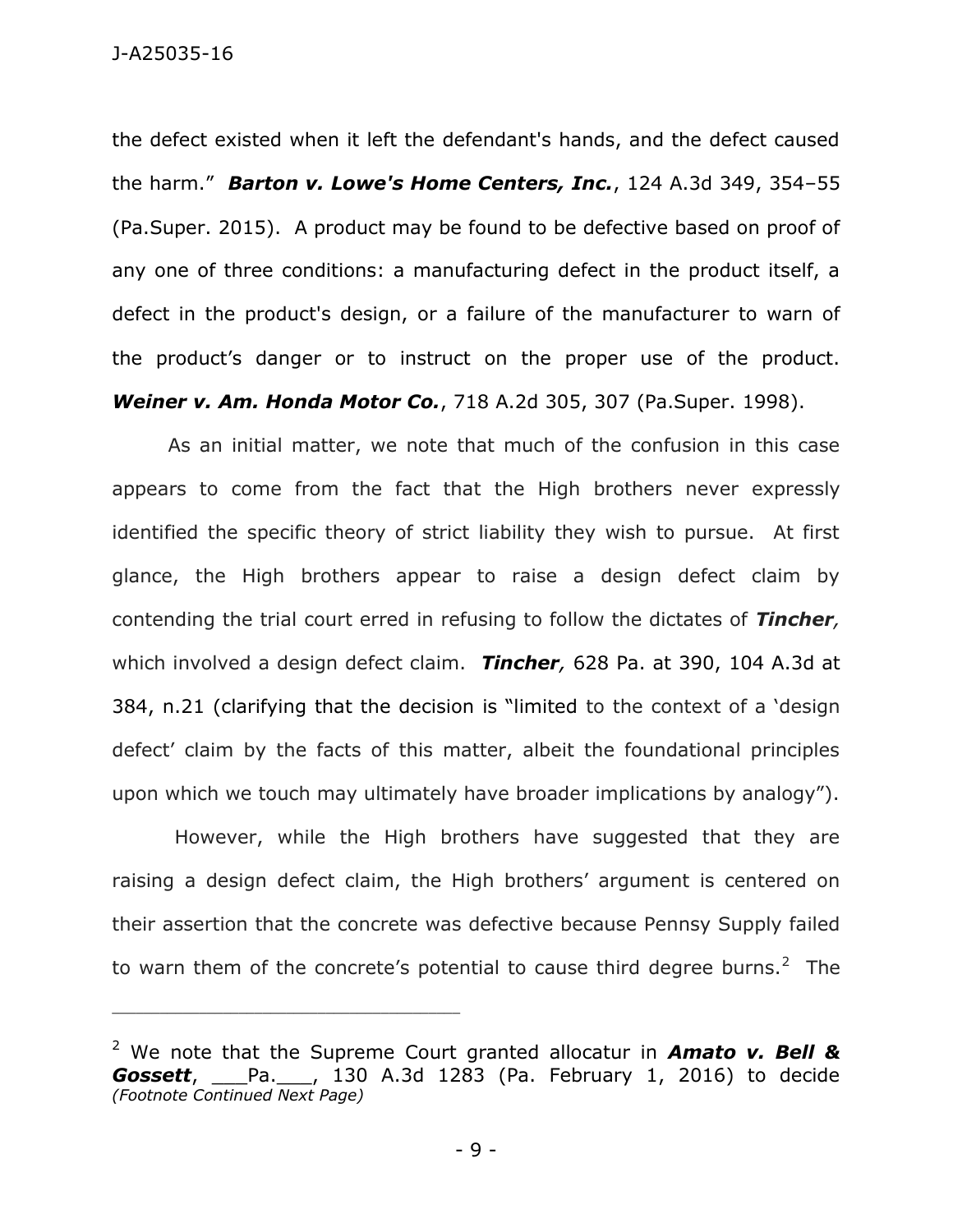trial court does not clarify this distinction in granting summary judgment.

Pennsy Supply raised defenses to both theories, claiming the concrete does

not have a design defect and asserting that it gave adequate warnings of the

dangers of concrete. As a result, we will address both theories of liability.

The law governing strict products liability actions in Pennsylvania has

been developed based upon the principles outlined in Section 402A of the

Second Restatement of Torts, which provides as follows:

# **§ 402A Special Liability of Seller of Product for Physical Harm to User or Consumer**

(1) One who sells any product in *a defective condition unreasonably dangerous to the user or consumer* or to his property is subject to liability for physical harm thereby caused to the ultimate user or consumer, or to his property, if

(a) the seller is engaged in the business of selling such a product, and

(b) it is expected to and does reach the user or consumer without substantial change in the condition in which it is sold.

(2) The rule stated in Subsection (1) applies although

(a) the seller has exercised all possible care in the preparation and sale of his product, and

*(Footnote Continued)* \_\_\_\_\_\_\_\_\_\_\_\_\_\_\_\_\_\_\_\_\_\_\_

"[w]hether, under the Court's recent decision in *Tincher v. Omega Flex, Inc.* 628 Pa. 296*,* 104 A.3d 328 (Pa. 2014), a defendant in a strict-liability claim based on a failure-to-warn theory has the right to have a jury determine whether its product was "unreasonably dangerous?" However, on November 22, 2016, the Supreme Court dismissed the appeal as improvidently granted. **Amato v. Bell & Gossett**, Pa. , A.3d \_\_\_, 2016 WL 6873043 (Pa. November 22, 2016).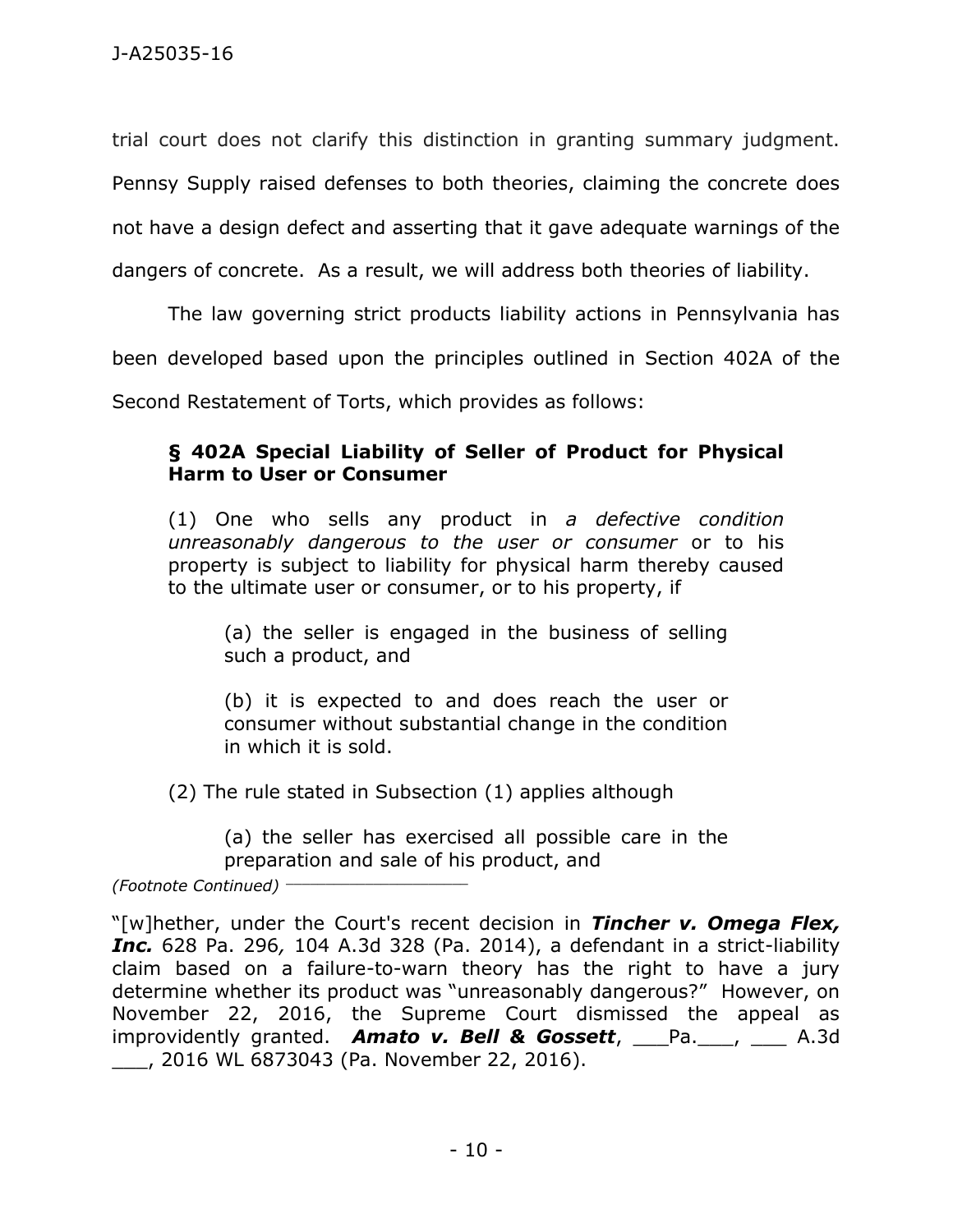(b) the user or consumer has not bought the product from or entered into any contractual relation with the seller.

Restatement (Second) of Torts, § 402A (1965) (emphasis added) (adopted in *Webb v. Zern,* 422 Pa. 424, 220 A.2d 853 (1966)). We recognize that in its recent decision in *Tincher*, our state Supreme Court explicitly declined to move Pennsylvania products liability theory from the Second Restatement construct to adopt the Restatement (Third) of Torts. *Tincher,* 628 Pa. at 415, 104 A.3d at 399.

The *Tincher* Court significantly altered the common law framework for strict products liability claims in Pennsylvania by overruling its precedent in *Azzarello v. Black Brothers Co.,* 480 Pa. 547, 391 A.2d 1020 (1978). In *Azzarello*, the Supreme Court created a distinct divide between strict liability and negligence claims, by suggesting that negligence concepts have no place in Pennsylvania strict liability doctrine. Specifically, the *Azzarello* Court had deemed the phrase "unreasonably dangerous" to be negligence rhetoric that would mislead jurors in a strict liability case. Although the Supreme Court reasoned that a jury was permitted to determine whether the product was defective or to resolve any "dispute as to the condition of a product," the Supreme Court established that the threshold question of whether a product was unreasonably dangerous was to be determined by the trial court. *Id*. at 556, 391 A.2d 1025.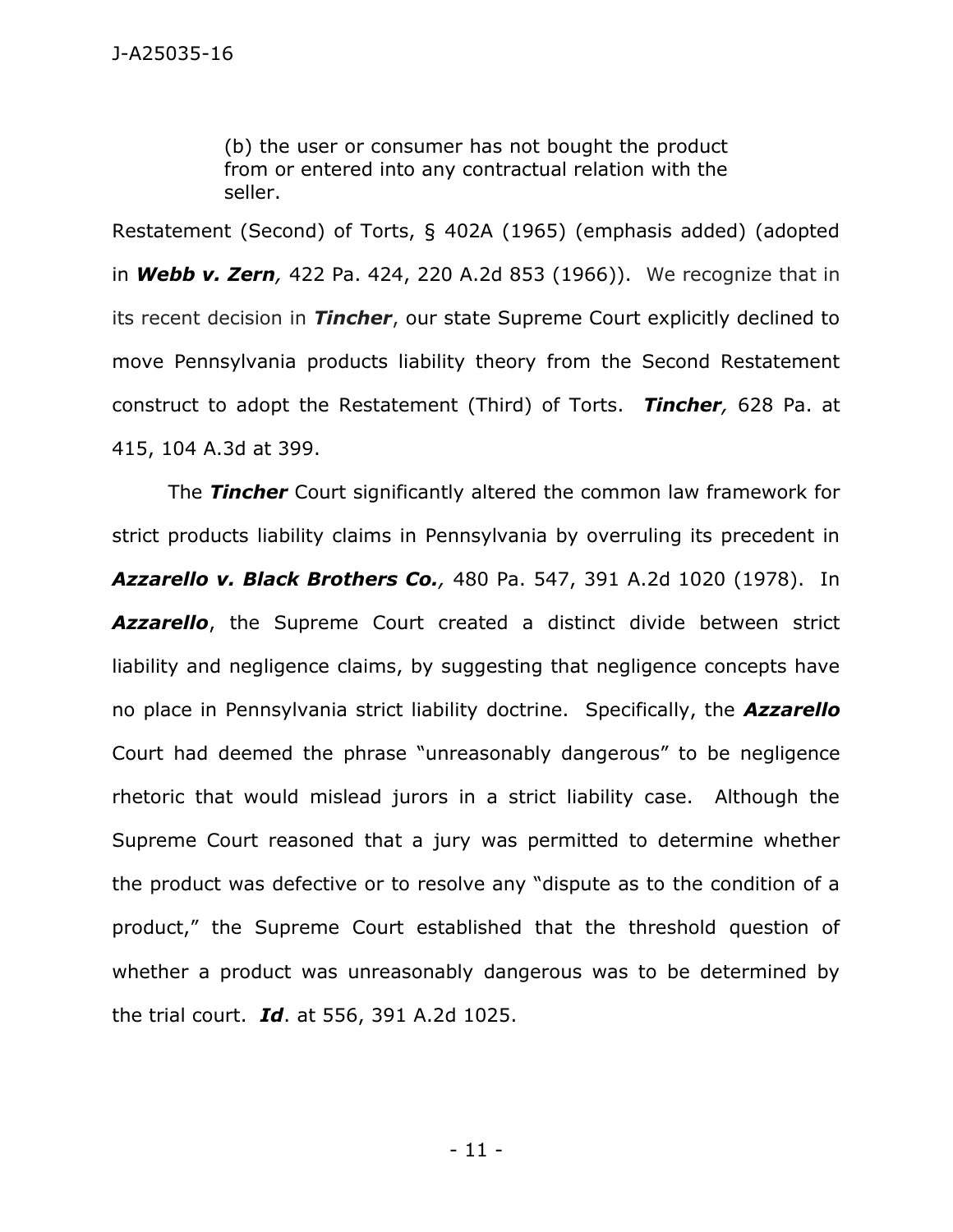The *Tincher* Court rejected this standard set forth in *Azzarello* as confusing and impracticable, and "incompatible with the basic principles of strict liability," explaining as follows:

First, the notion that a legal inquiry into "whether that condition justifies placing liability upon the supplier" (product is unreasonably dangerous) is, albeit distinguishable, entirely separable from a factual inquiry into the predicate "condition of a product" (defective condition of product) when determining whether to affix liability upon a supplier is incompatible with basic principles of strict liability. In a jurisdiction following the Second Restatement formulation of strict liability in tort, the critical inquiry in affixing liability is whether a product is "defective"; in the context of a strict liability claim, whether a product is defective depends upon whether that product is "unreasonably dangerous." Yet, *Azzarello* divorced one inquiry from the other: under the *Azzarello* scheme, the trial court serves as the gate-keeper of one question with the apparent task of deciding as a matter of law and policy whether a product is one even susceptible to a strict liability claim. As a practical matter, the *Azzarello* decision did not indicate at which point of the trial the court should consider the question, nor what pleadings or evidence would be relevant to the inquiry; the Court did suggest, however, that the matter "d[id] not fall within the orbit of a factual dispute." [*Azzarello*, 480 Pa. at 558,] 391 A.2d 1026.

Second, the practical reality, as exemplified by the matter before us, is that trial courts simply do not necessarily have the expertise to conduct the social policy inquiry into the risks and utilities of a plethora of products and to decide, as a matter of law, whether a product is unreasonably dangerous except perhaps in the most obvious of cases (*e.g.,* where injury is caused by a knife), where a gate-keeper's function is hardly necessary.

*Tincher,* 628 Pa. at 382-83, 104 A.3d at 380. Accordingly, the *Tincher*

Court concluded that the question of whether a product is in a defective

condition unreasonably dangerous to the consumer is a question of fact that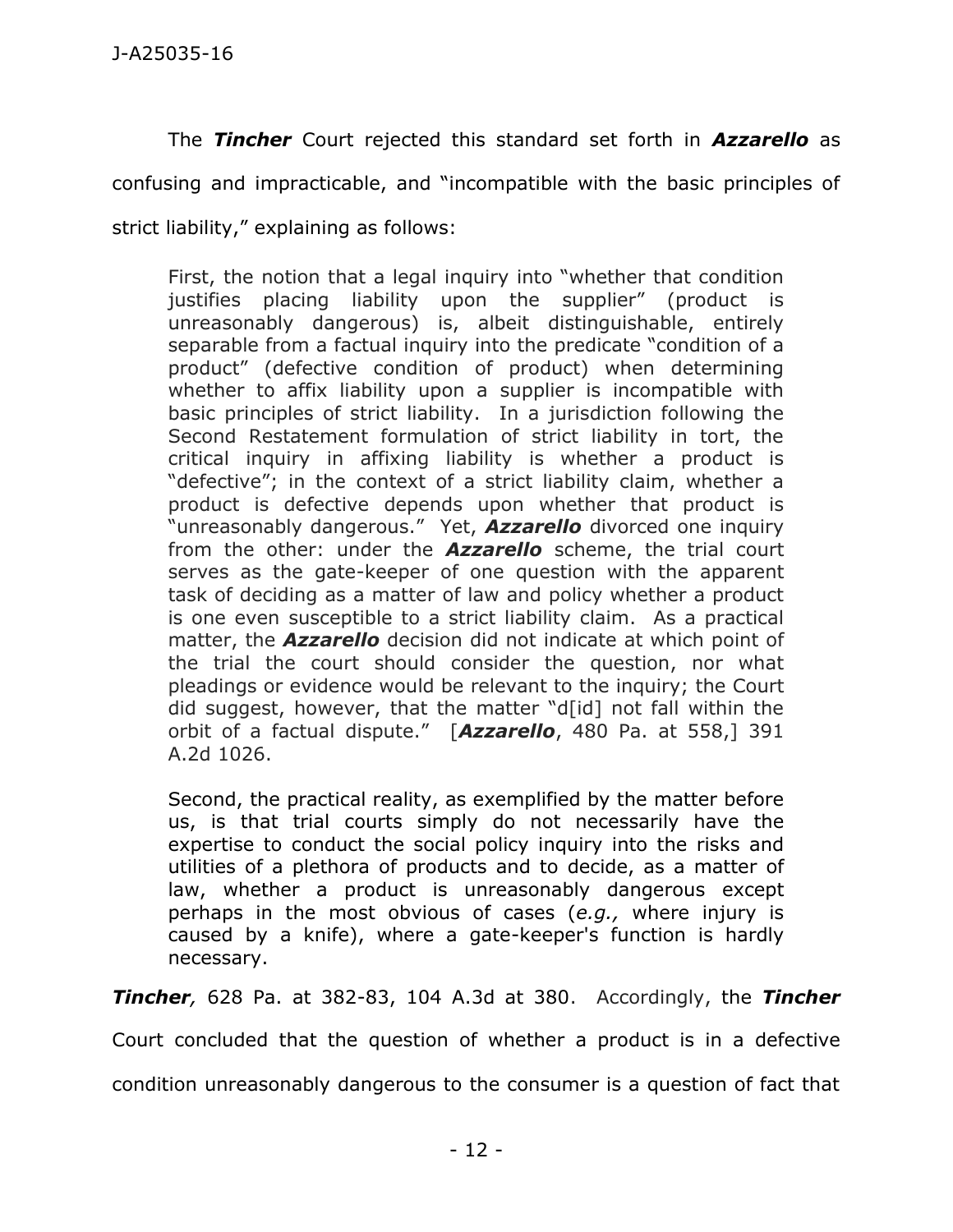should generally be reserved for the factfinder, whether it be the trial court or a jury.

After overruling *Azzarello,* the *Tincher* Court was tasked with filling the gap in our strict liability jurisprudence. The Court first clarified that "a person or entity engaged in the business of selling a product has a duty to make and/or market the product ... free from a defective condition unreasonably dangerous to the consumer or [the consumer's] property." Id. at 388, 104 A.3d at 383. In order to demonstrate a breach of this duty, the Court provided that a plaintiff must show the seller placed on the market a product in a "defective condition." *Id*. at 389, 104 A.3d at 384.

In order to prove a product is in a "defective condition" in the context of a design defect claim, the Supreme Court set forth two alternative standards: (1) the consumer expectations standard (whether the danger of the product is "unknowable and unacceptable to the average or ordinary consumer"), or (2) the risk-utility standard (whether "a reasonable person would conclude that the probability and seriousness of harm caused by the product outweighs the burden or costs of taking precautions"). *Id.* at 309, 104 A.3d at 335. The Supreme Court clarified that "[t]he burden of production and persuasion is by a preponderance of the evidence." *Id*. Further, the Court clarified that it was establishing a "composite standard" that allows a plaintiff to present proof, in the alternative, of either the ordinary consumer's expectations or of the risk-utility of a product. *Id.* at 417, 104 A.3d at 401. As noted above, "[w]hether a product is in a

- 13 -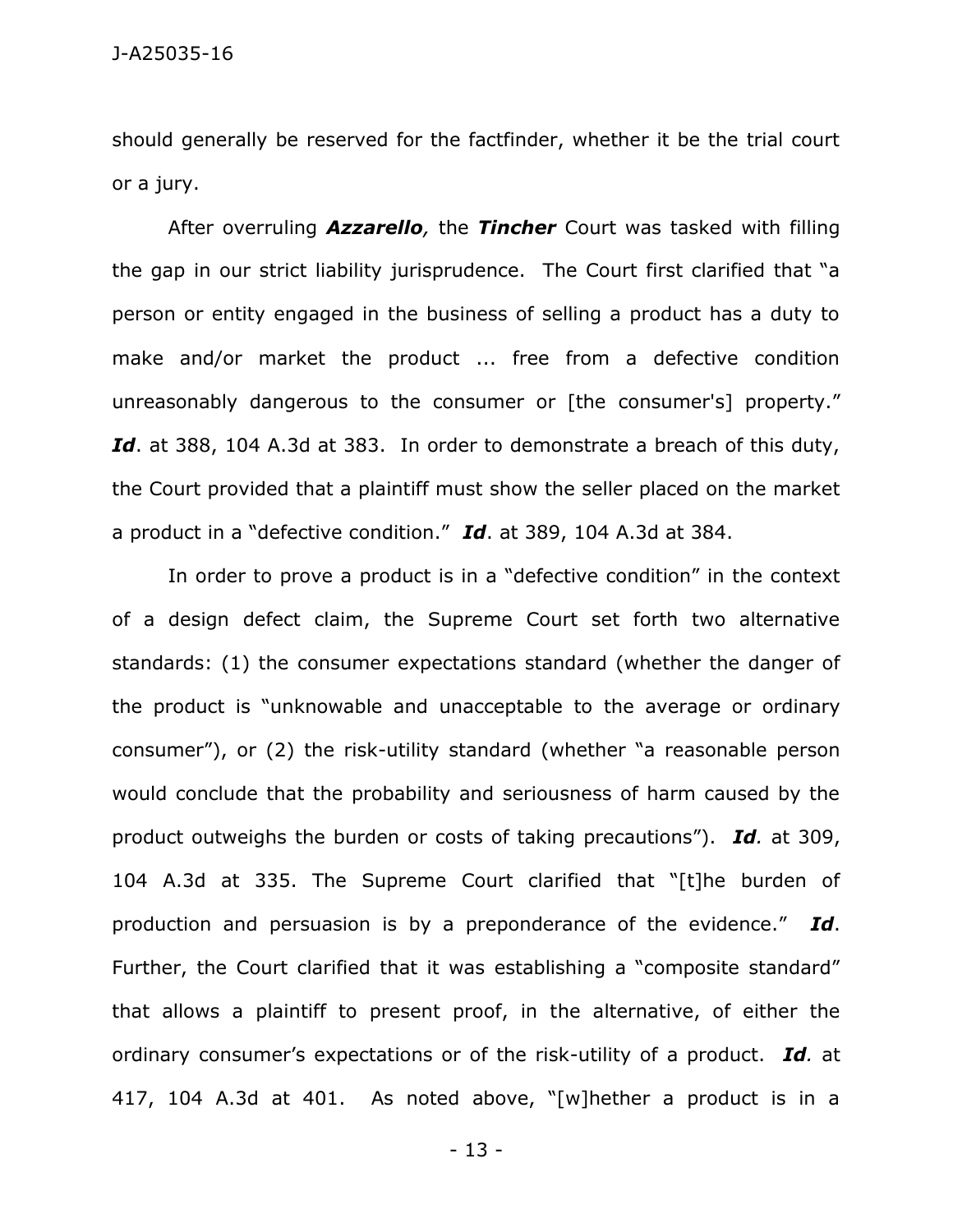defective condition is a question of fact ordinarily submitted for determination to the finder of fact; the question is removed from the jury's consideration only where it is clear that reasonable minds could not differ on the issue." *Id*. at 309, 104 A.3d at 335.

Although the trial court in this case found that the High brothers failed to show a defective condition under both the consumer expectations and risk-utility standards, the High Brothers solely focus their efforts on showing they presented sufficient evidence to allow a jury to conclude that wet concrete is unreasonably dangerous under the consumer expectations test.

The *Tincher* Court outlined the consumer expectations test as follows:

The consumer expectations test defines a "defective condition" as a condition, upon normal use, dangerous beyond the reasonable consumer's contemplations. The test offers a standard of consumer expectations which, in typical common law terms, states that: the product is in a defective condition if the danger is unknowable and unacceptable to the average or ordinary consumer. The test has been described as reflecting the "surprise element of danger."

The product is not defective if the ordinary consumer would reasonably anticipate and appreciate the dangerous condition of the product and the attendant risk of injury of which the plaintiff complains (*e.g.,* a knife). The nature of the product, the identity of the user, the product's intended use and intended user, and any express or implied representations by a manufacturer or other seller are among considerations relevant to assessing the reasonable consumer's expectations.

*Id*. at 394–95, 104 A.3d at 387 (internal citations omitted).

The Supreme Court formulated the consumer expectations standard based upon the commentary found in Section 402A of the Second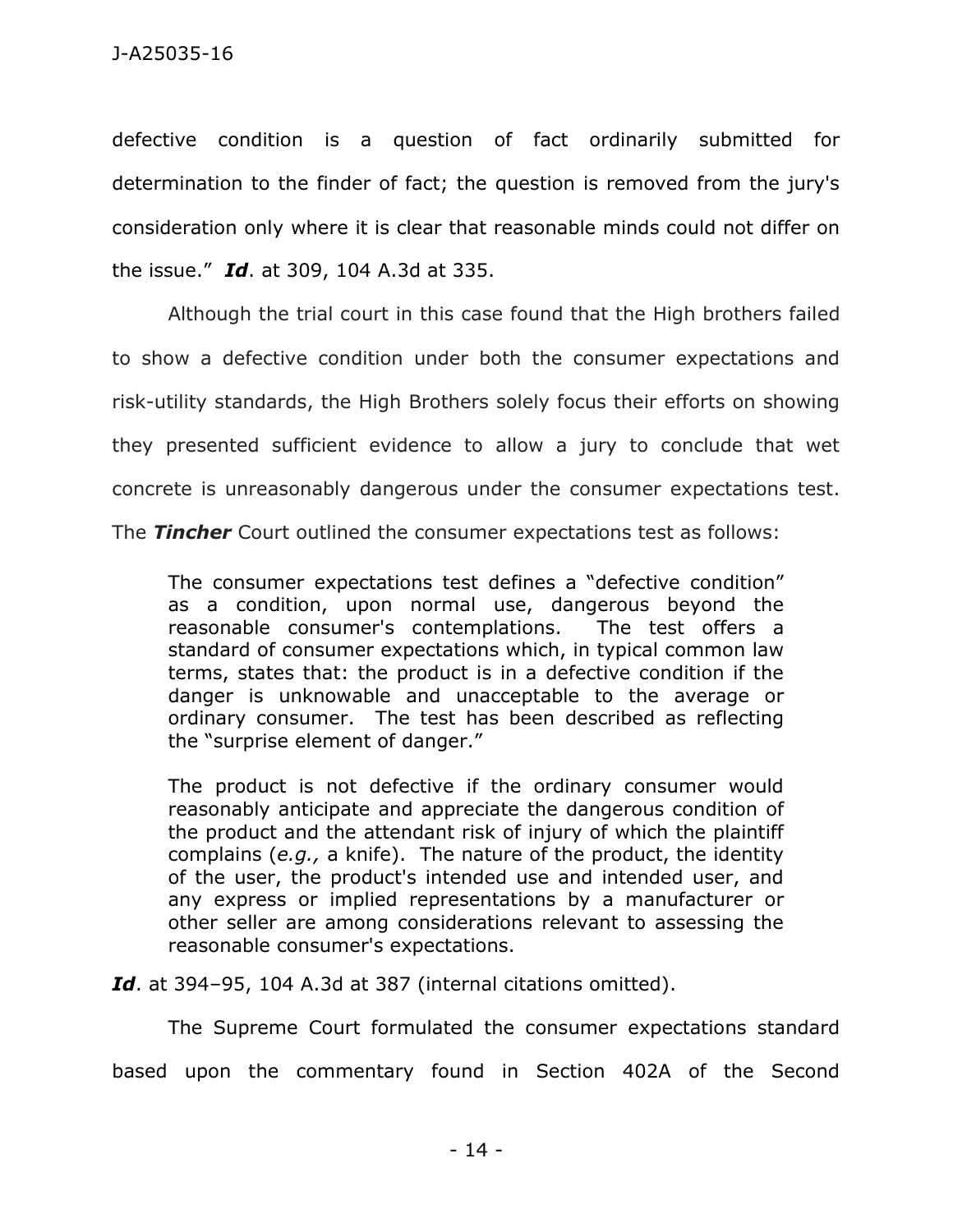Restatement, which provides further analysis of the phrase "unreasonably

dangerous" in comment i:

*i*. *Unreasonably dangerous.* The rule stated in this Section applies only where the defective condition of the product makes it unreasonably dangerous to the user or consumer. Many products cannot possibly be made entirely safe for all consumption, and any food or drug necessarily involves some risk of harm, if only from over-consumption. Ordinary sugar is a deadly poison to diabetics, and castor oil found use under Mussolini as an instrument of torture. That is not what is meant by "unreasonably dangerous" in this Section. The article sold must be dangerous to an extent beyond that which would be contemplated by the ordinary consumer who purchases it, with the ordinary knowledge common to the community as to its characteristics. Good whiskey is not unreasonably dangerous merely because it will make some people drunk, and is especially dangerous to alcoholics; but bad whiskey, containing a dangerous amount of fuel oil, is unreasonably dangerous. Good tobacco is not unreasonably dangerous merely because the effects of smoking may be harmful; but tobacco containing something like marijuana may be unreasonably dangerous. Good butter is not unreasonably dangerous merely because, if such be the case, it deposits cholesterol in the arteries and leads to heart attacks; but bad butter, contaminated with poisonous fish oil, is unreasonably dangerous.

Restatement  $(2^{nd})$  of Torts, § 402A, comment i.

In this case, the trial court reasoned the High Brothers could not prove Pennsy Supply delivered a product in a "defective condition" under the consumer expectations test as they failed to show the danger of wet concrete was unknowable and unacceptable to the average or ordinary consumer. After noting there is no Pennsylvania precedent considering whether wet concrete is unreasonably dangerous as a result of its caustic nature, the trial court relied on decisions from other jurisdictions to reach its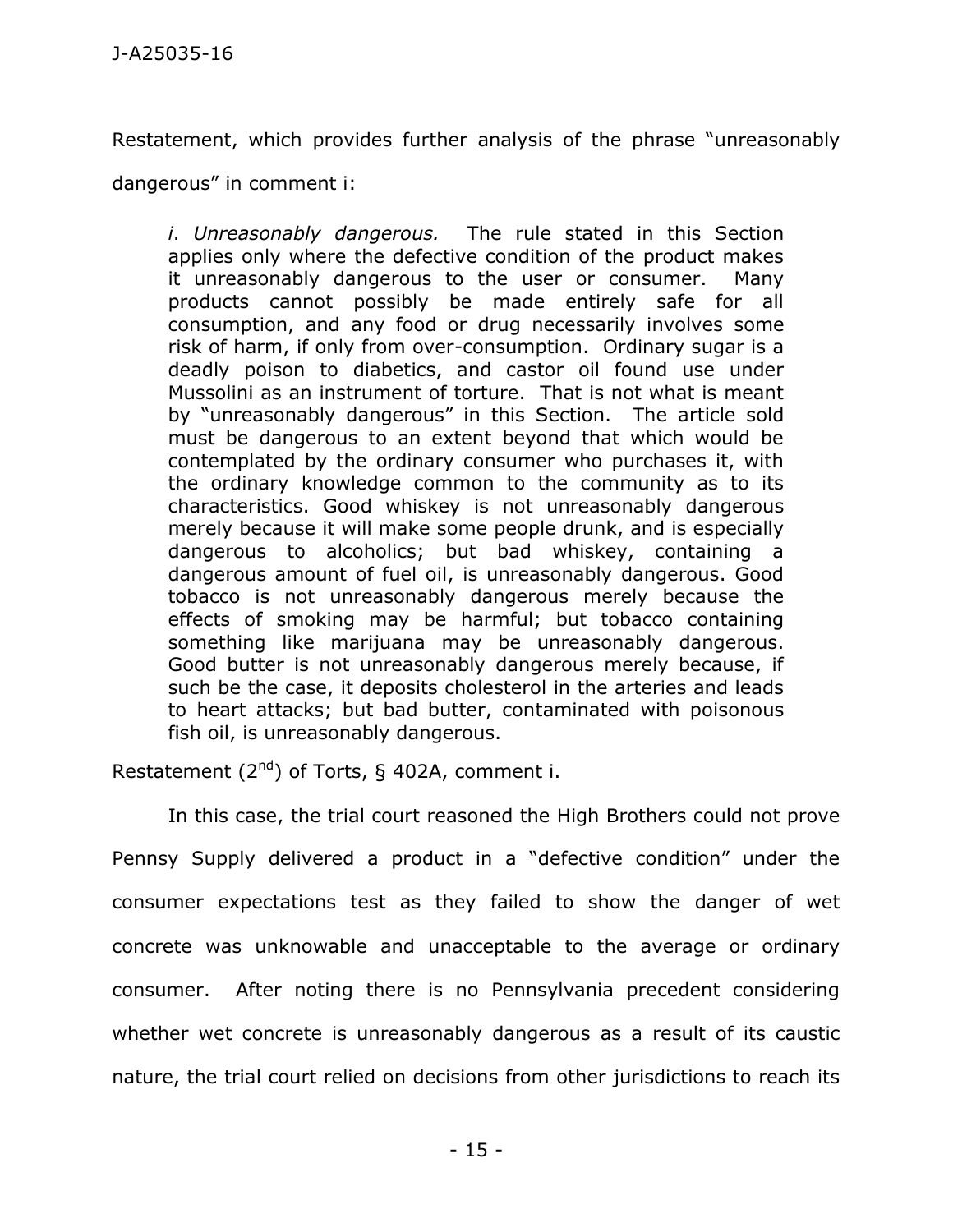finding that "the caustic properties of concrete are common knowledge and not subject to liability." Trial Court Opinion (T.C.O.), 2/18/16, at 3 (citing *Katz v. Arundel-Brooks Concrete Corp*., 220 Md. 200, 151 A.2d 731 (1959); *Simmons v. Rhodes & Jamieson, Ltd.*, 46 Cal.2d 190, 293 P.2d 26 (Cal. 1956); *Dalton v. Pioneer Sand & Gravel Co.*, 37 Wash.2d 946, 227 P.2d 173 (Wash. 1951)); *Gary v. Dyson Lumber & Supply Co.*, 465 So.2d 172 (La.Ct.App. 1985); *Huff v. Elmhurst-Chicago Stone Co.*, 419 N.E.2d 561 (Ill. App. 1981); *Baker v. Stewart Sand & Material Co.*, 353 S.W.2d 108 (Mo.Ct.App. 1961)).

On appeal, the High brothers argue that the trial court's grant of summary judgment conflicts with *Tincher* as the trial court removed the question of whether the product was "unreasonably dangerous" from the province of the jury. The High brothers challenge the trial court's reliance on case law from other jurisdictions to reach its finding that the caustic properties of concrete are common knowledge and not subject to liability. *See Gray*, *supra*; *Katz*, *supra*; *Huff*, *supra*; *Baker*, *supra*; *Simmons*, *supra*; *Dalton*, *supra*. In response, the High brothers cite to several decisions in which other jurisdictions have found that the dangers of concrete are not common knowledge to the average consumer. *See*  Jowers v. Commercial Union Ins. Co, 435 So.2d 575 (La.Ct.App. 1983) (finding seller of concrete liable for its failure to warn of the dangerous propensity of wet concrete as "the ordinary "do-it-yourself" home improver would have no knowledge of the burn risk of wet concrete"); *Young v.* 

- 16 -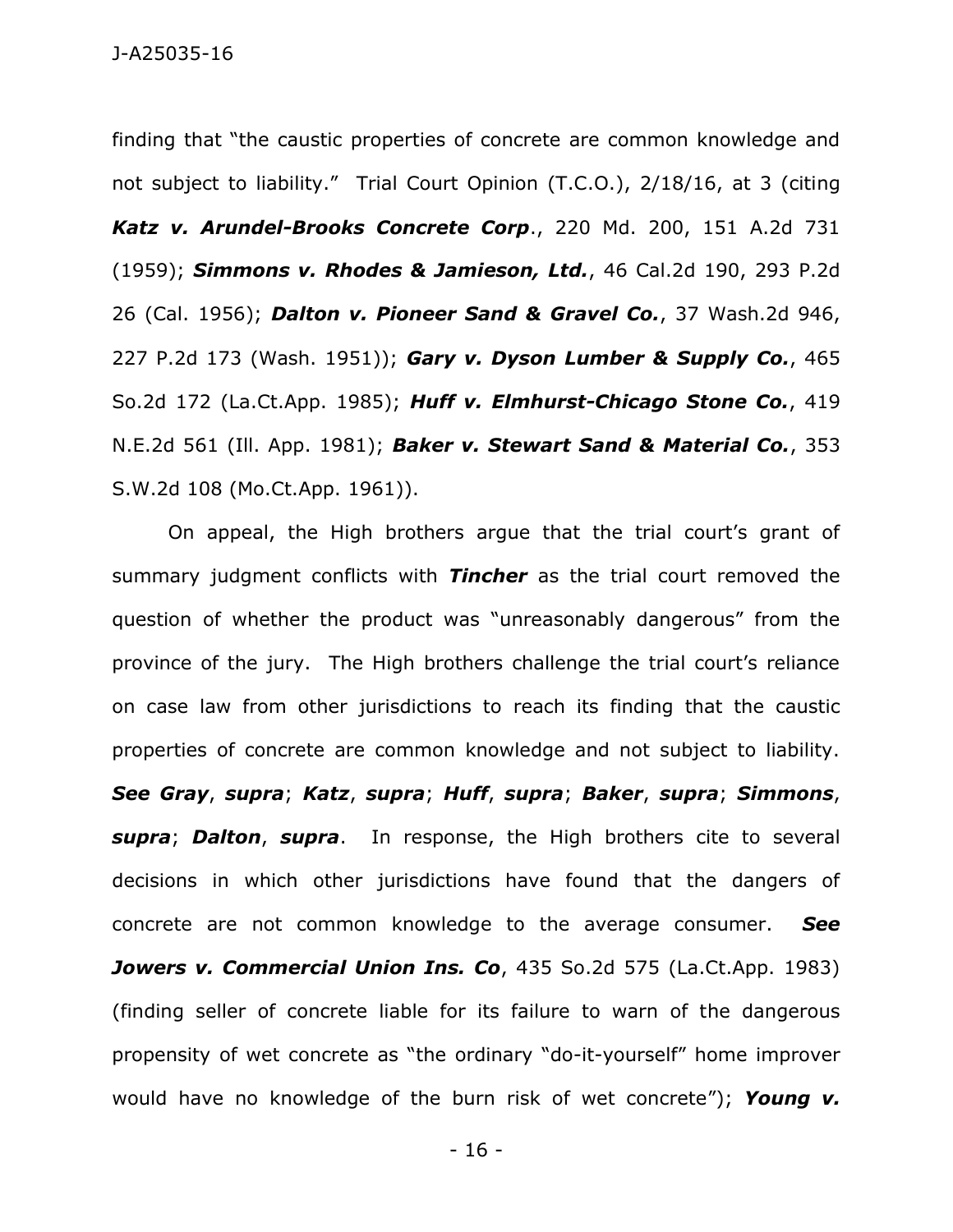J-A25035-16

*Elmira Transit Mix*, *Inc*., 52 A.D.2d 202 (N.Y.App.Div. 1976) (affirming judgment against concrete supplier in negligence for failing to warn a "do-ityourself" consumer who "would not know that concrete is dangerous by looking at it"); *Sams v. Englewood Ready-Mix Corp.*, 259 N.E.2d 507 (Ohio Ct.App. 1969) (reversing trial court's decision to sustain concrete supplier's demurrer in negligence action, stressing that "the caustic and corrosive qualities of concrete" are not "matters of common knowledge so as to relieve defendants of a duty to warn").

Pennsy Supply argues that the trial court properly granted summary judgment in its favor, echoing the trial court's rationale that the High brothers could not prove the concrete was defective under the consumer expectations standard as the danger of concrete's high pH was knowable and acceptable to the average person. The Pennsylvania Aggregates and Concrete Association has filed an *amicus* brief including the same arguments raised by Pennsy Supply, adding that the trial court's decision is in accordance with public policy as the "utility of concrete far outweighs the risks associated with its use." Amicus Brief, at  $9.^3$ 

\_\_\_\_\_\_\_\_\_\_\_\_\_\_\_\_\_\_\_\_\_\_\_\_\_\_\_\_\_\_\_\_\_\_\_\_\_\_\_\_\_\_\_\_

<sup>&</sup>lt;sup>3</sup> Pennsy Supply does not argue that the High brothers should have been required to prove that concrete is defective under the risk-utility standard articulated in *Tincher*. As noted above, the Supreme Court adopted a composite standard allowing a plaintiff to present proof, in the alternative, of either the consumer expectations standard or the risk-utility standard.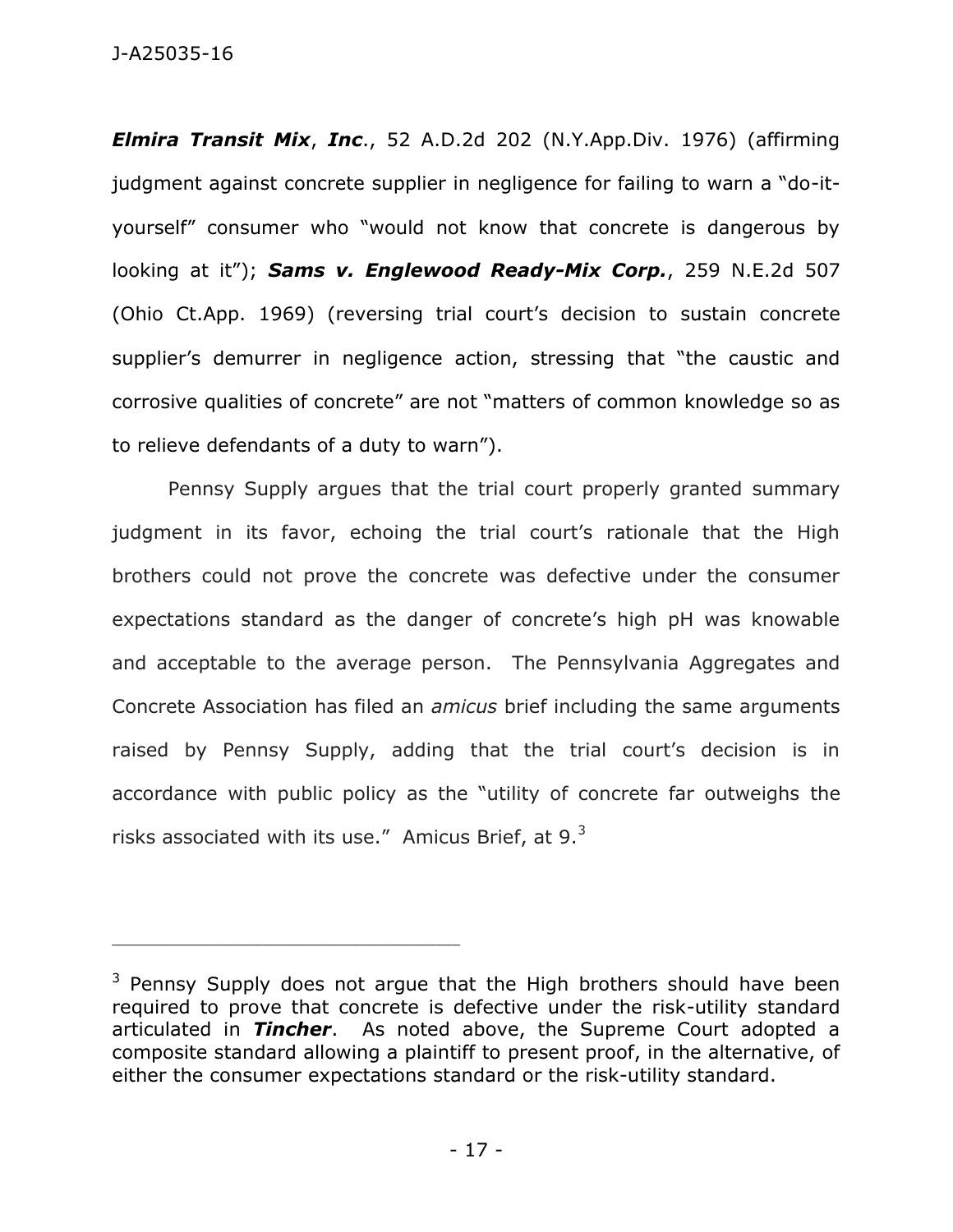After reviewing the record, we agree that the trial court erred in entering summary judgment based on its finding that concrete is not defective after finding that "the caustic properties of concrete are common knowledge and not subject to liability." T.C.O. at 3. Rather, we find a genuine issue of material fact exists as to whether an ordinary consumer would reasonably anticipate and appreciate the dangerous condition of concrete and the attendant risk of injury. The trial court's recitation of case law supporting its finding does not convince us that the entry of summary judgment was proper as the High brothers have presented case law from other jurisdictions that have reached the opposite conclusion.<sup>4</sup> *See Jowers*,

## *supra*; *Young*, *supra*; *Sams*, *supra*.

\_\_\_\_\_\_\_\_\_\_\_\_\_\_\_\_\_\_\_\_\_\_\_\_\_\_\_\_\_\_\_\_\_\_\_\_\_\_\_\_\_\_\_\_

Further, while the trial court based its conclusion on the aforementioned rationale, it failed to address any of the factors set forth under the consumer expectations standard, namely, "the nature of the product, the identity of the user, the product's intended use and intended user, and any express or implied representations by a manufacturer or other

<sup>&</sup>lt;sup>4</sup> While the High brothers have identified case law holding that the caustic nature of concrete is not common knowledge to the average consumer, we note that none of the cases cited involve design defect claims, but impose liability through a failure to warn theory. However, the High brothers also cite to *Netzel v. State*, 186 N.W.2d 258 (Wis. 1971), in which the Wisconsin Supreme Court found that the plaintiff had presented sufficient evidence to allow a jury to decide whether the concrete delivered by a supplier had an unreasonably dangerous defect when eight workers were burned by the concrete on the same day.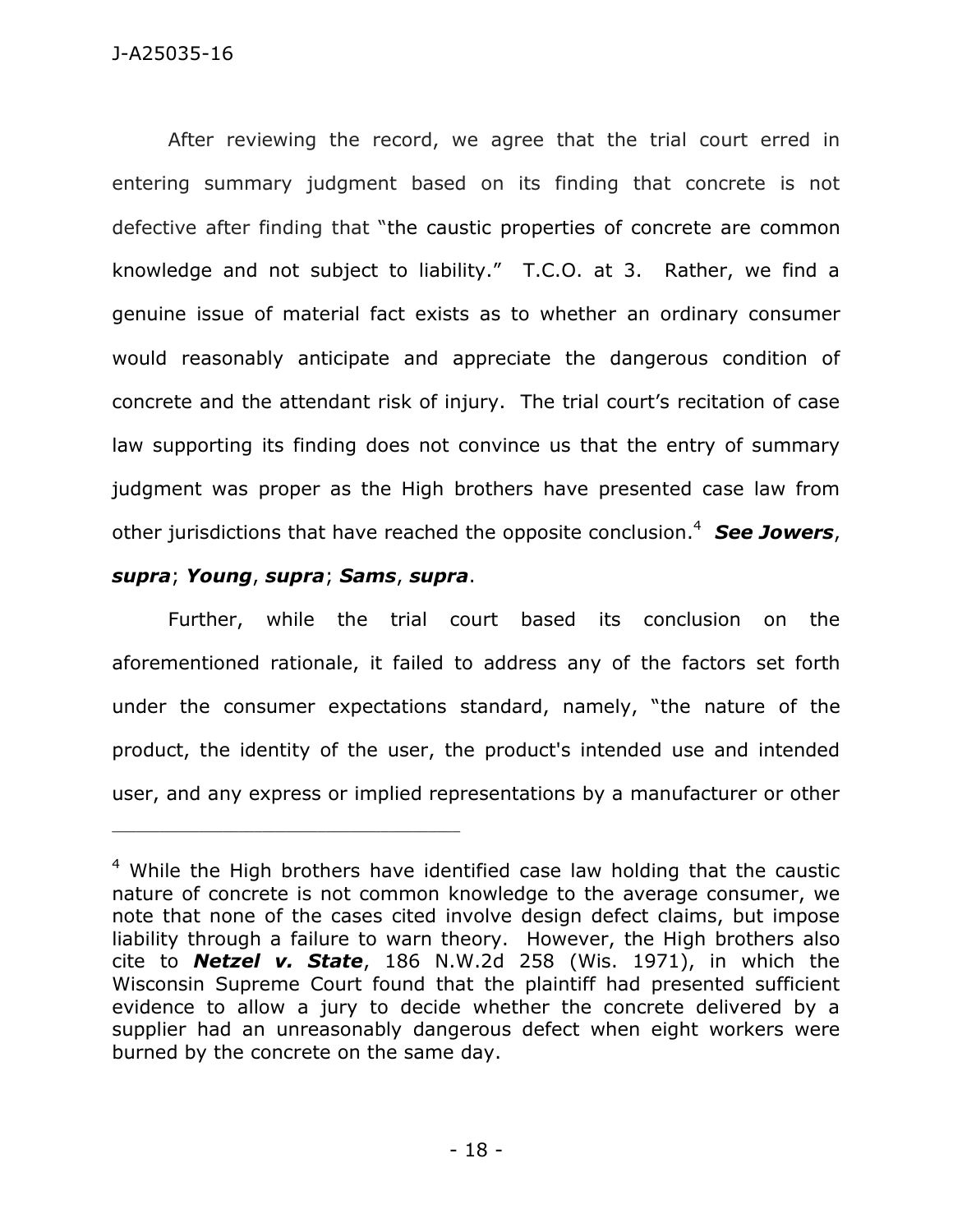seller." *See Tincher*, *supra*. For example, while the High brothers' defect claim centers on the danger posed by the high pH of concrete, the trial court did not discuss the expert testimony submitted by Pennsy Supply discussing the nature of concrete. $5$  Moreover, the trial court did not offer any discussion of the product's intended use or intended user and did not discuss any of the express or implied representations made by Pennsy Supply to the High brothers.

As stated above, in reviewing a motion for summary judgment, "the trial court must resolve all doubts as to the existence of a genuine issue of material fact against the moving party, and, thus, may only grant summary judgment where the right to such judgment is clear and free from all doubt."

Scheetz expert report, 6/23/15, at 4-5.

\_\_\_\_\_\_\_\_\_\_\_\_\_\_\_\_\_\_\_\_\_\_\_\_\_\_\_\_\_\_\_\_\_\_\_\_\_\_\_\_\_\_\_\_

<sup>&</sup>lt;sup>5</sup> In support of its motion for summary judgment, Pennsy Supply attached the report of Dr. Barry E. Sheetz, Ph.D., an expert in geochemistry and civil engineering, who thoroughly explained that when dry concrete is mixed with water, the hydration process produces calcium hydroxide, which in turn raises the pH of the concrete. Specifically, Dr. Sheetz opined:

The concrete purchased by the plaintiff is a routine formulation that complies with industrial ASTM standards. The chemical reactions that took place in the concrete once water was added and the mixture begins the hydration process contains nothing out of the ordinary from the millions of cubic yards of cement that are manufactured and placed each year in the United States. On the contrary, if the pH of this mixture would not reach values in excess of 11.5, the physical and mechanical properties that the plaintiff desired in the end product would not have been achieved.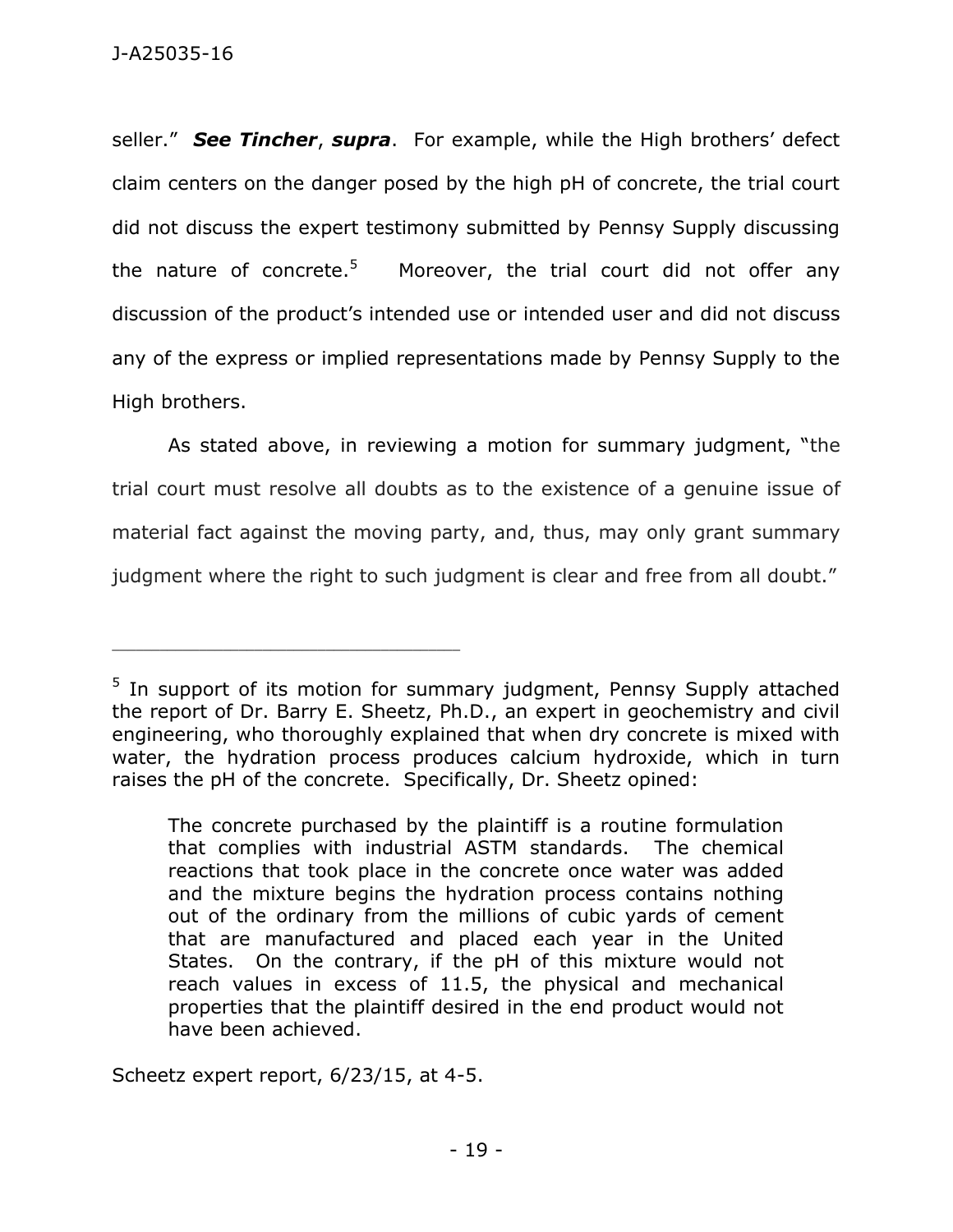### J-A25035-16

*Allen-Myland, Inc.*, *supra.*The determination of whether the concrete was in a defective condition unreasonably dangerous to the consumer should have been left to the jury to decide as reasonable minds can clearly disagree on this issue. Accordingly, we conclude that the trial court erred in granting summary judgment to Pennsy Supply on the High brothers' design defect claims.

Moreover, as previously mentioned, the High brothers' arguments can be construed to raise a strict liability claim under the theory that the concrete delivered was defective as Pennsy Supply failed to adequately warn them of the inherent danger of concrete to cause severe burns. Our Supreme Court has held that "[a] product is defective due to a failure-towarn where the product was distributed without sufficient warnings to notify the ultimate user of the dangers inherent in the product." *Phillips v. A-Best Prod. Co.*, 542 Pa. 124, 131, 665 A.2d 1167, 1171 (1995). A plaintiff can show a product was defective under this theory by showing that "a warning of a particular danger was either inadequate or altogether lacking, and that this deficiency in warning made the product 'unreasonably dangerous.'" *Id*.

Although this specific theory of liability appears to be the exact formulation of the High brothers' argument in this case, it is not clear from the record if either plaintiff is pursuing this claim. We also note that while Charles High's claims are largely based on Pennsy Supply's failure to inform him that concrete can cause severe burns, he stated in his brief on appeal

- 20 -